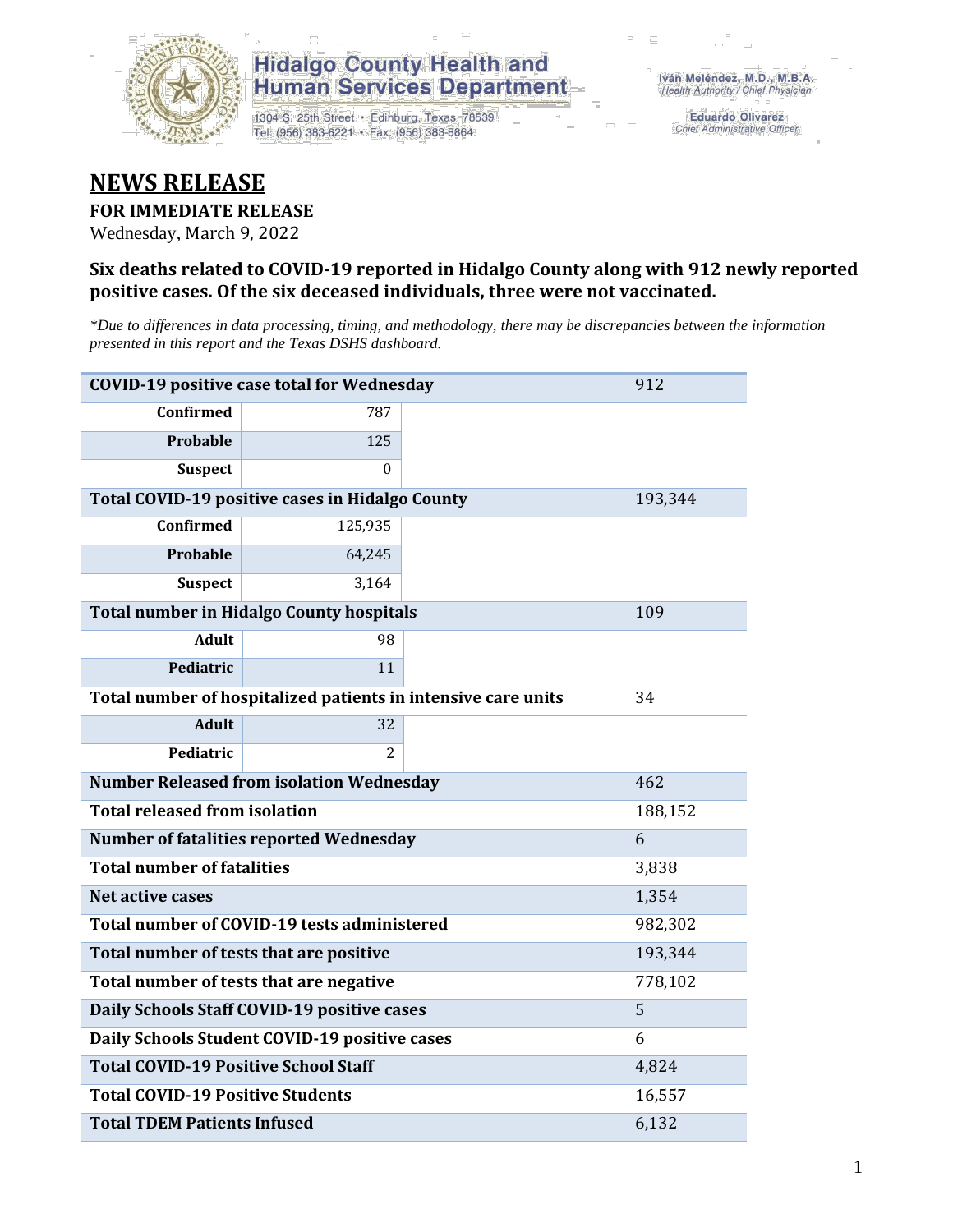

1304 S. 25th Street · Edinburg, Texas 78539 Tel: (956) 383-6221 · Fax: (956) 383-8864

Iván Meléndez, M.D., M.B.A. Health Authority / Chief Physician

> **Eduardo Olivarez** Chief Administrative Officer

*Hidalgo County uses the case status definition provided by the Texas Department of State Health Service's 2020 Epi Case Criteria Guide revised November 2020.*

- *1. Confirmed: A person who has tested positive through a molecular or PCR (oral or nasal swabs) test that looks for the presence of the virus's genetic material.*
- *2. Probable: A person who meets presumptive laboratory evidence through detection of COVID-19 by antigen test in a respiratory specimen.*
- *3. Suspect: A person who meets supported laboratory evidence through detection of specific antibodies in serum, plasma, whole body, and no prior history of being confirmed or probable case.*

*For more information of case status definition for COVID-19, please refer to:*

<https://www.dshs.state.tx.us/IDCU/investigation/epi-case-criteria-guide/2020-Epi-Case-Criteria-Guide.pdf>

| Case Breakdown by Age Group: |
|------------------------------|
| <b>Number of Cases</b>       |
| 92                           |
| 185                          |
| 157                          |
| 113                          |
| 145                          |
| 103                          |
| 81                           |
| 36                           |
| 912                          |
|                              |

Breakdown by Age Group: The deaths include:

|              | <b>Age Range</b> | <b>Gender</b> | <b>City</b> |  |  |
|--------------|------------------|---------------|-------------|--|--|
| 1            | 40s              | Male          | Alamo       |  |  |
| $\mathbf{z}$ | 60s              | Male          | Donna       |  |  |
| 3            | 60s              | Female        | Edinburg    |  |  |
| 4            | 60s              | Female        | Edinburg    |  |  |
| 5            | 60s              | Female        | Edinburg    |  |  |
| 6            | 70+              | Male          | Pharr       |  |  |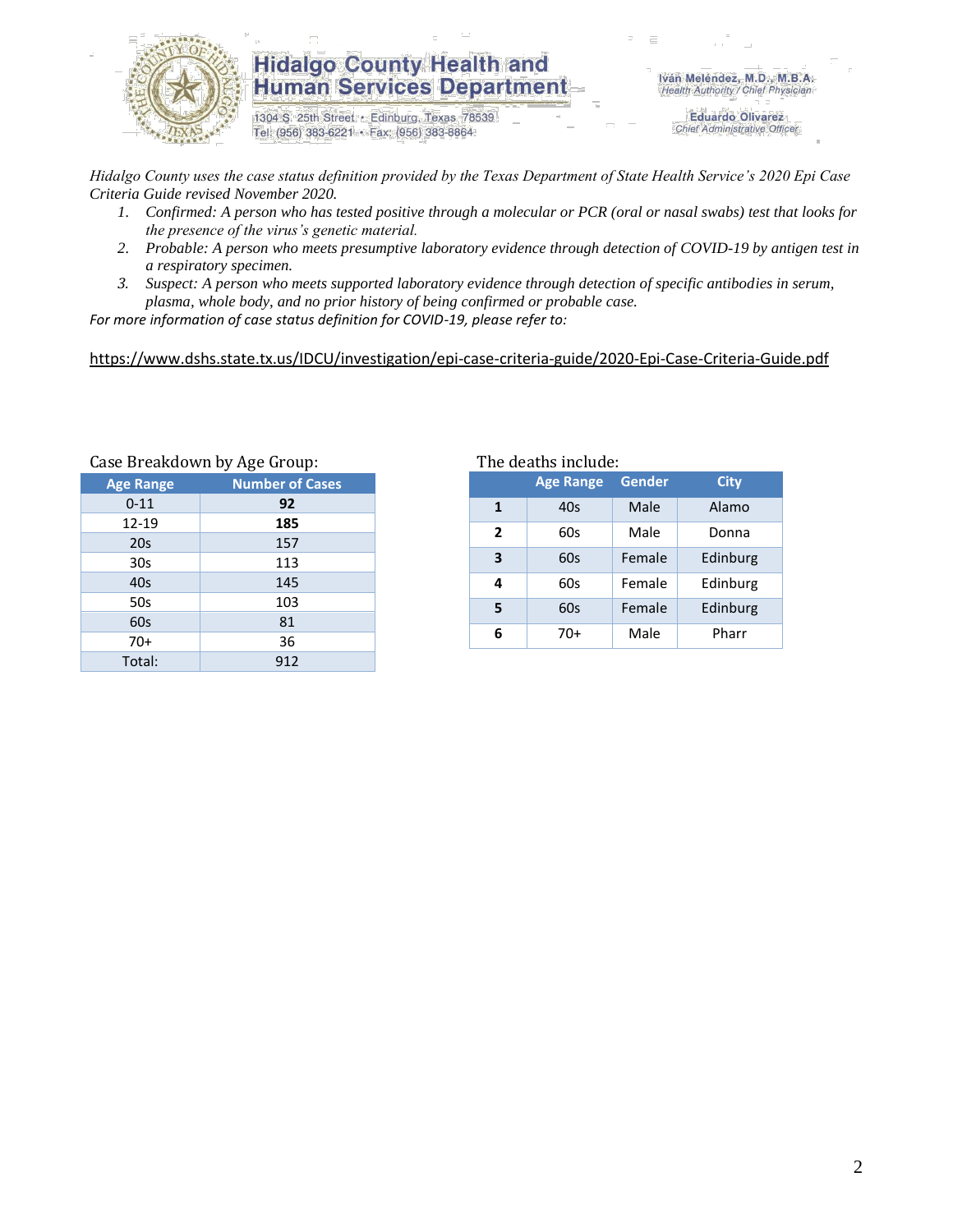

1304 S. 25th Street · Edinburg, Texas 78539<br>Tel: (956) 383-6221 · Fax: (956) 383-8864

Eduardo Olivarez<br>Chief Administrative Officer

#### Wednesday, March 9, 2022 positive cases include:

|                         | <b>Age Range</b> | Gender    | <b>City</b> |     | <b>Age Range</b> | Gender | <b>City</b> |
|-------------------------|------------------|-----------|-------------|-----|------------------|--------|-------------|
| $\mathbf{1}$            | $0 - 19$         | M         | Alamo       | 457 | 40s              | M      | McAllen     |
| 2                       | 20s              | F         | Alamo       | 458 | 40s              | М      | McAllen     |
| 3                       | 20s              | F         | Alamo       | 459 | 40s              | M      | McAllen     |
| 4                       | 30s              | M         | Alamo       | 460 | 40s              | F      | McAllen     |
| 5                       | 40s              | F         | Alamo       | 461 | 40s              | M      | McAllen     |
| 6                       | 40s              | M         | Alamo       | 462 | 40s              | Μ      | McAllen     |
| $\overline{\mathbf{z}}$ | 40s              | M         | Alamo       | 463 | 40s              | F      | McAllen     |
| 8                       | 50s              | F         | Alamo       | 464 | 40s              | F      | McAllen     |
| 9                       | 50s              | F         | Alamo       | 465 | 40s              | F      | McAllen     |
| 10                      | 60s              | M         | Alamo       | 466 | 40s              | F      | McAllen     |
| 11                      | $70+$            | F         | Alamo       | 467 | 40s              | M      | McAllen     |
| 12                      | $0 - 19$         | M         | Alton       | 468 | 50s              | M      | McAllen     |
| 13                      | $0 - 19$         | F         | Alton       | 469 | 50s              | M      | McAllen     |
| 14                      | $0 - 19$         | U         | Alton       | 470 | 50s              | F.     | McAllen     |
| 15                      | 20s              | ${\sf M}$ | Alton       | 471 | 50s              | M      | McAllen     |
| 16                      | 20s              | F         | Alton       | 472 | 50s              | F      | McAllen     |
| 17                      | 20s              | ${\sf M}$ | Alton       | 473 | 50s              | F      | McAllen     |
| 18                      | 20s              | F         | Alton       | 474 | 50s              | F      | McAllen     |
| 19                      | 20s              | F         | Alton       | 475 | 50s              | M      | McAllen     |
| 20                      | 20s              | M         | Alton       | 476 | 50s              | Μ      | McAllen     |
| 21                      | 20s              | F         | Alton       | 477 | 50s              | M      | McAllen     |
| 22                      | 30 <sub>s</sub>  | F         | Alton       | 478 | 50s              | M      | McAllen     |
| 23                      | 30 <sub>s</sub>  | M         | Alton       | 479 | 50s              | F      | McAllen     |
| 24                      | 40s              | F         | Alton       | 480 | 50s              | F      | McAllen     |
| 25                      | 40s              | F         | Alton       | 481 | 50s              | M      | McAllen     |
| 26                      | 50s              | M         | Alton       | 482 | 60s              | F      | McAllen     |
| 27                      | 50s              | F         | Alton       | 483 | 60s              | F      | McAllen     |
| 28                      | 50s              | М         | Alton       | 484 | 60s              | F      | McAllen     |
| 29                      | $70+$            | M         | Alton       | 485 | 60s              | F      | McAllen     |
| 30                      | $70+$            | F.        | Alton       | 486 | 60s              | Μ      | McAllen     |
| 31                      | $70+$            | F         | Alton       | 487 | 60s              | M      | McAllen     |
| 32                      | $0 - 19$         | М         | Donna       | 488 | 60s              | F      | McAllen     |
| 33                      | $0 - 19$         | M         | Donna       | 489 | 60s              | M      | McAllen     |
| 34                      | $0 - 19$         | М         | Donna       | 490 | 60s              | F      | McAllen     |
| 35                      | $0 - 19$         | M         | Donna       | 491 | 60s              | F      | McAllen     |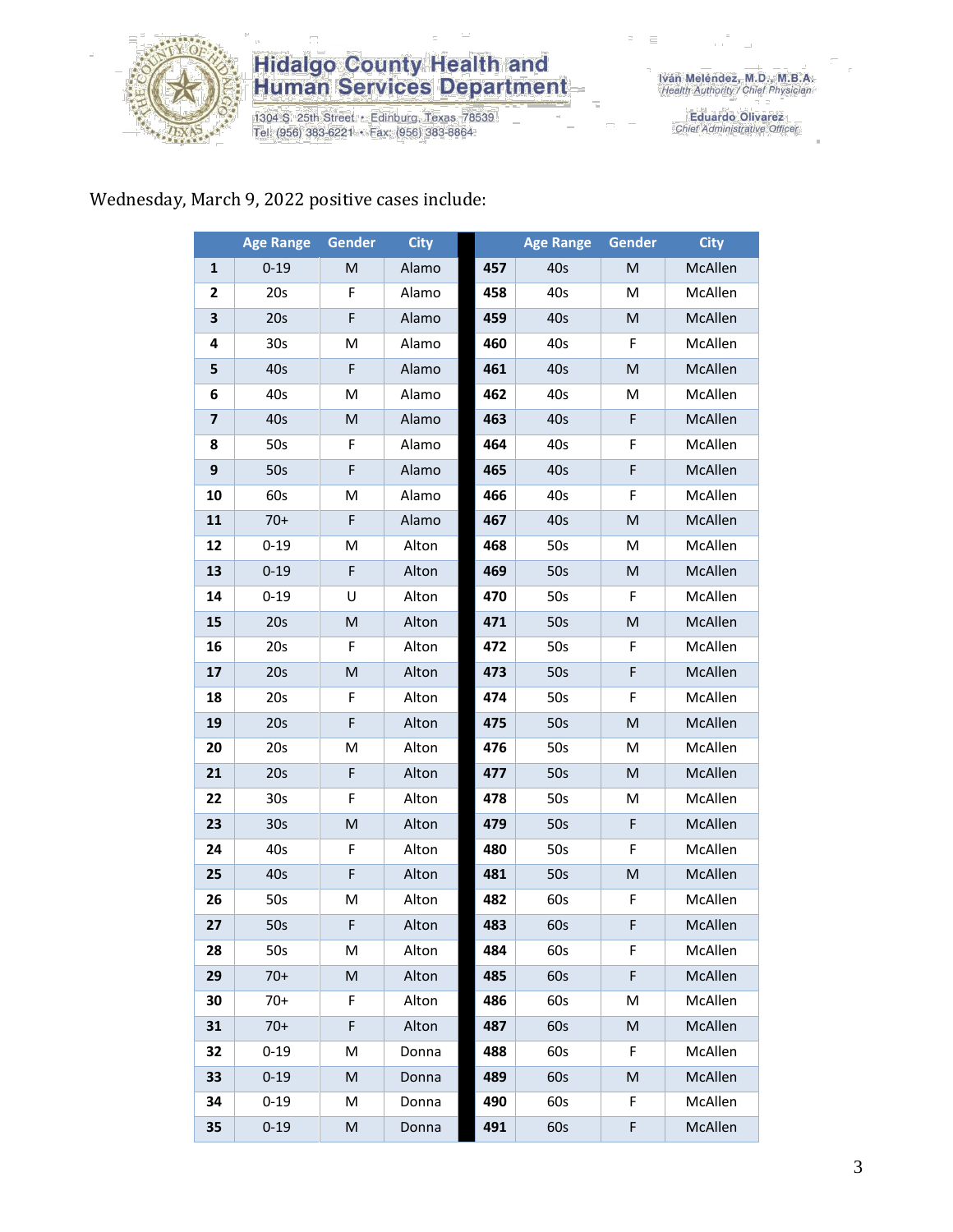

1304 S. 25th Street · Edinburg, Texas 78539<br>Tel: (956) 383-6221 · Fax: (956) 383-8864

| 36 | $0 - 19$ | F | Donna        | 492 | 60s             | F | McAllen  |
|----|----------|---|--------------|-----|-----------------|---|----------|
| 37 | $0 - 19$ | M | Donna        | 493 | 60s             | M | McAllen  |
| 38 | $0 - 19$ | M | Donna        | 494 | 60s             | F | McAllen  |
| 39 | $0 - 19$ | M | Donna        | 495 | 60s             | F | McAllen  |
| 40 | $0 - 19$ | F | Donna        | 496 | 60s             | F | McAllen  |
| 41 | $0 - 19$ | M | Donna        | 497 | $70+$           | F | McAllen  |
| 42 | $0 - 19$ | M | Donna        | 498 | $70+$           | M | McAllen  |
| 43 | $0 - 19$ | M | Donna        | 499 | $70+$           | F | McAllen  |
| 44 | $0 - 19$ | F | Donna        | 500 | $70+$           | F | McAllen  |
| 45 | $0 - 19$ | M | Donna        | 501 | $0 - 19$        | F | Mercedes |
| 46 | $0 - 19$ | F | Donna        | 502 | $0 - 19$        | F | Mercedes |
| 47 | $0 - 19$ | F | Donna        | 503 | $0 - 19$        | F | Mercedes |
| 48 | $0 - 19$ | M | Donna        | 504 | $0 - 19$        | F | Mercedes |
| 49 | $0 - 19$ | M | Donna        | 505 | $0 - 19$        | F | Mercedes |
| 50 | $0 - 19$ | F | Donna        | 506 | $0 - 19$        | M | Mercedes |
| 51 | $0 - 19$ | F | Donna        | 507 | $0 - 19$        | M | Mercedes |
| 52 | $0 - 19$ | F | Donna        | 508 | 20s             | M | Mercedes |
| 53 | $0 - 19$ | F | Donna        | 509 | 20s             | F | Mercedes |
| 54 | $0 - 19$ | F | Donna        | 510 | 20s             | М | Mercedes |
| 55 | $0 - 19$ | F | Donna        | 511 | 30 <sub>s</sub> | M | Mercedes |
| 56 | $0 - 19$ | M | Donna        | 512 | 30 <sub>s</sub> | F | Mercedes |
| 57 | $0 - 19$ | F | Donna        | 513 | 30 <sub>s</sub> | F | Mercedes |
| 58 | $0 - 19$ | F | Donna        | 514 | 30 <sub>s</sub> | M | Mercedes |
| 59 | $0 - 19$ | M | Donna        | 515 | 40s             | F | Mercedes |
| 60 | $0 - 19$ | F | Donna        | 516 | 40s             | F | Mercedes |
| 61 | $0 - 19$ | M | Donna        | 517 | 40s             | M | Mercedes |
| 62 | $0 - 19$ | M | Donna        | 518 | 40s             | F | Mercedes |
| 63 | $0 - 19$ | M | Donna        | 519 | 40s             | F | Mercedes |
| 64 | $0 - 19$ | М | Donna        | 520 | 50s             | М | Mercedes |
| 65 | $0 - 19$ | F | Donna        | 521 | 50s             | F | Mercedes |
| 66 | $0 - 19$ | М | Donna        | 522 | 50s             | F | Mercedes |
| 67 | $0 - 19$ | M | Donna        | 523 | 50s             | F | Mercedes |
| 68 | $0 - 19$ | M | Donna        | 524 | 50s             | F | Mercedes |
| 69 | $0 - 19$ | M | Donna        | 525 | 60s             | M | Mercedes |
| 70 | $0 - 19$ | F | <b>DONNA</b> | 526 | 60s             | M | Mercedes |
| 71 | $0 - 19$ | F | Donna        | 527 | 60s             | F | Mercedes |
| 72 | $0 - 19$ | F | Donna        | 528 | 60s             | F | Mercedes |
| 73 | $0 - 19$ | F | <b>DONNA</b> | 529 | 60s             | F | Mercedes |
| 74 | $0 - 19$ | F | Donna        | 530 | 60s             | F | Mercedes |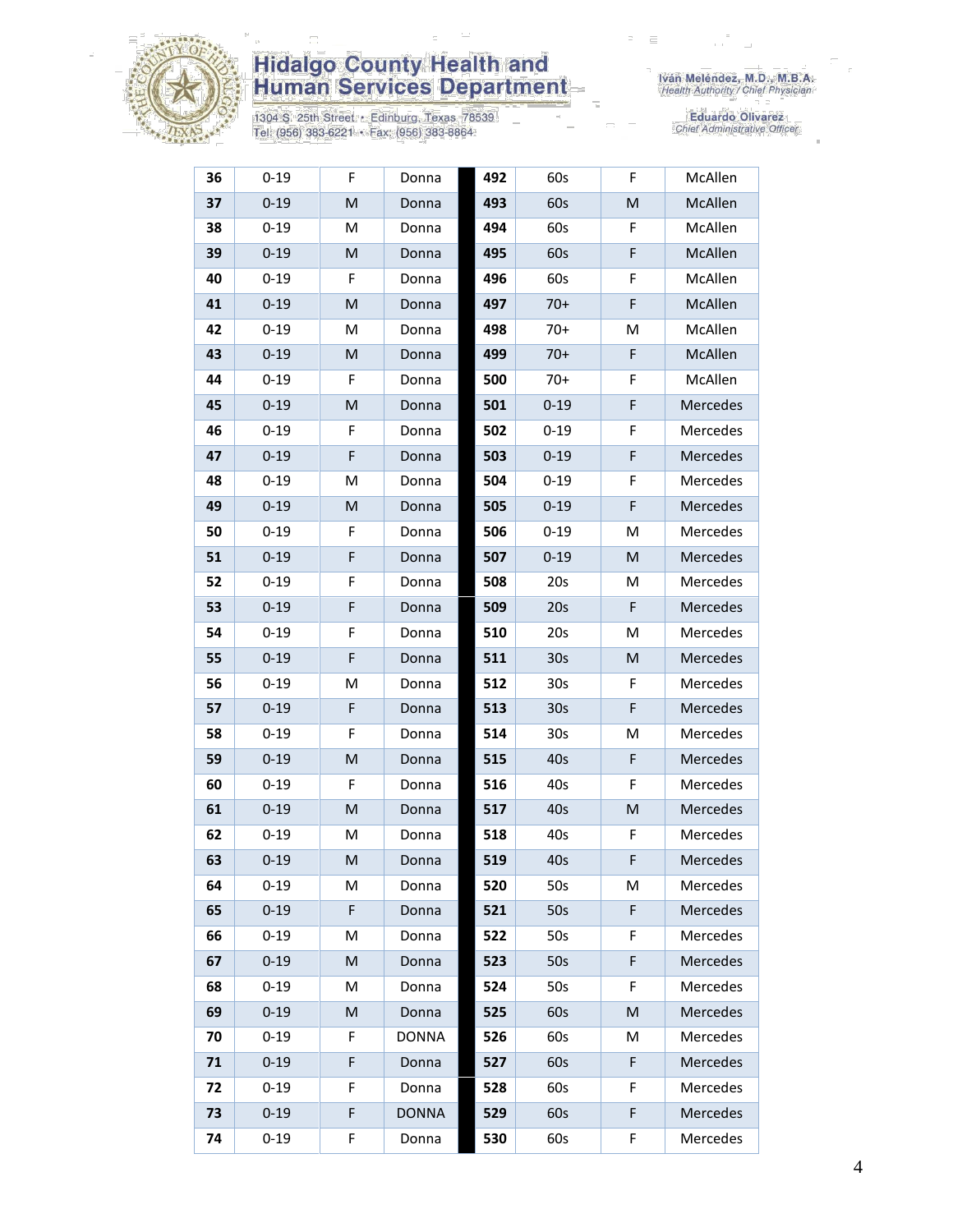

1304 S. 25th Street • Edinburg, Texas 78539<br>Tel: (956) 383-6221 • Fax: (956) 383-8864

| 75  | $0 - 19$ | M | Donna        | 531 | 60s      | M | Mercedes       |
|-----|----------|---|--------------|-----|----------|---|----------------|
| 76  | $0 - 19$ | F | Donna        | 532 | 60s      | M | Mercedes       |
| 77  | $0 - 19$ | F | Donna        | 533 | $70+$    | F | Mercedes       |
| 78  | $0 - 19$ | M | Donna        | 534 | $0 - 19$ | Μ | Mission        |
| 79  | $0 - 19$ | M | <b>DONNA</b> | 535 | $0 - 19$ | F | Mission        |
| 80  | $0 - 19$ | F | <b>DONNA</b> | 536 | $0 - 19$ | F | Mission        |
| 81  | $0 - 19$ | F | Donna        | 537 | $0 - 19$ | M | Mission        |
| 82  | $0 - 19$ | M | <b>DONNA</b> | 538 | $0 - 19$ | F | Mission        |
| 83  | $0 - 19$ | F | Donna        | 539 | $0 - 19$ | M | Mission        |
| 84  | $0 - 19$ | M | <b>DONNA</b> | 540 | $0 - 19$ | F | Mission        |
| 85  | $0 - 19$ | M | Donna        | 541 | $0 - 19$ | M | Mission        |
| 86  | $0 - 19$ | F | <b>DONNA</b> | 542 | $0 - 19$ | F | Mission        |
| 87  | $0 - 19$ | M | Donna        | 543 | $0 - 19$ | F | Mission        |
| 88  | $0 - 19$ | F | Donna        | 544 | $0 - 19$ | F | Mission        |
| 89  | $0 - 19$ | M | Donna        | 545 | $0 - 19$ | M | Mission        |
| 90  | $0 - 19$ | F | Donna        | 546 | $0 - 19$ | Μ | Mission        |
| 91  | $0 - 19$ | F | Donna        | 547 | $0 - 19$ | F | Mission        |
| 92  | $0 - 19$ | M | Donna        | 548 | $0 - 19$ | Μ | Mission        |
| 93  | $0 - 19$ | F | <b>DONNA</b> | 549 | $0 - 19$ | M | Mission        |
| 94  | $0 - 19$ | F | <b>DONNA</b> | 550 | $0 - 19$ | F | <b>MISSION</b> |
| 95  | $0 - 19$ | M | Donna        | 551 | $0 - 19$ | F | Mission        |
| 96  | $0 - 19$ | M | Donna        | 552 | $0 - 19$ | F | Mission        |
| 97  | $0 - 19$ | M | Donna        | 553 | $0 - 19$ | F | <b>MISSION</b> |
| 98  | $0 - 19$ | F | Donna        | 554 | $0 - 19$ | Μ | <b>MISSION</b> |
| 99  | $0 - 19$ | M | <b>DONNA</b> | 555 | $0 - 19$ | M | <b>MISSION</b> |
| 100 | $0 - 19$ | M | <b>DONNA</b> | 556 | $0 - 19$ | F | <b>MISSION</b> |
| 101 | $0 - 19$ | F | Donna        | 557 | $0 - 19$ | F | <b>MISSION</b> |
| 102 | $0 - 19$ | M | Donna        | 558 | $0 - 19$ | F | Mission        |
| 103 | $0 - 19$ | M | Donna        | 559 | $0 - 19$ | F | Mission        |
| 104 | $0 - 19$ | F | <b>DONNA</b> | 560 | $0 - 19$ | F | Mission        |
| 105 | $0 - 19$ | F | Donna        | 561 | $0 - 19$ | M | Mission        |
| 106 | $0 - 19$ | M | <b>DONNA</b> | 562 | $0 - 19$ | M | <b>MISSION</b> |
| 107 | $0 - 19$ | F | Donna        | 563 | $0 - 19$ | M | Mission        |
| 108 | $0 - 19$ | Μ | Donna        | 564 | $0 - 19$ | M | Mission        |
| 109 | $0 - 19$ | F | Donna        | 565 | 20s      | M | Mission        |
| 110 | $0 - 19$ | M | Donna        | 566 | 20s      | М | Mission        |
| 111 | $0 - 19$ | M | Donna        | 567 | 20s      | M | Mission        |
| 112 | $0 - 19$ | M | <b>DONNA</b> | 568 | 20s      | F | Mission        |
| 113 | $0 - 19$ | M | <b>DONNA</b> | 569 | 20s      | F | Mission        |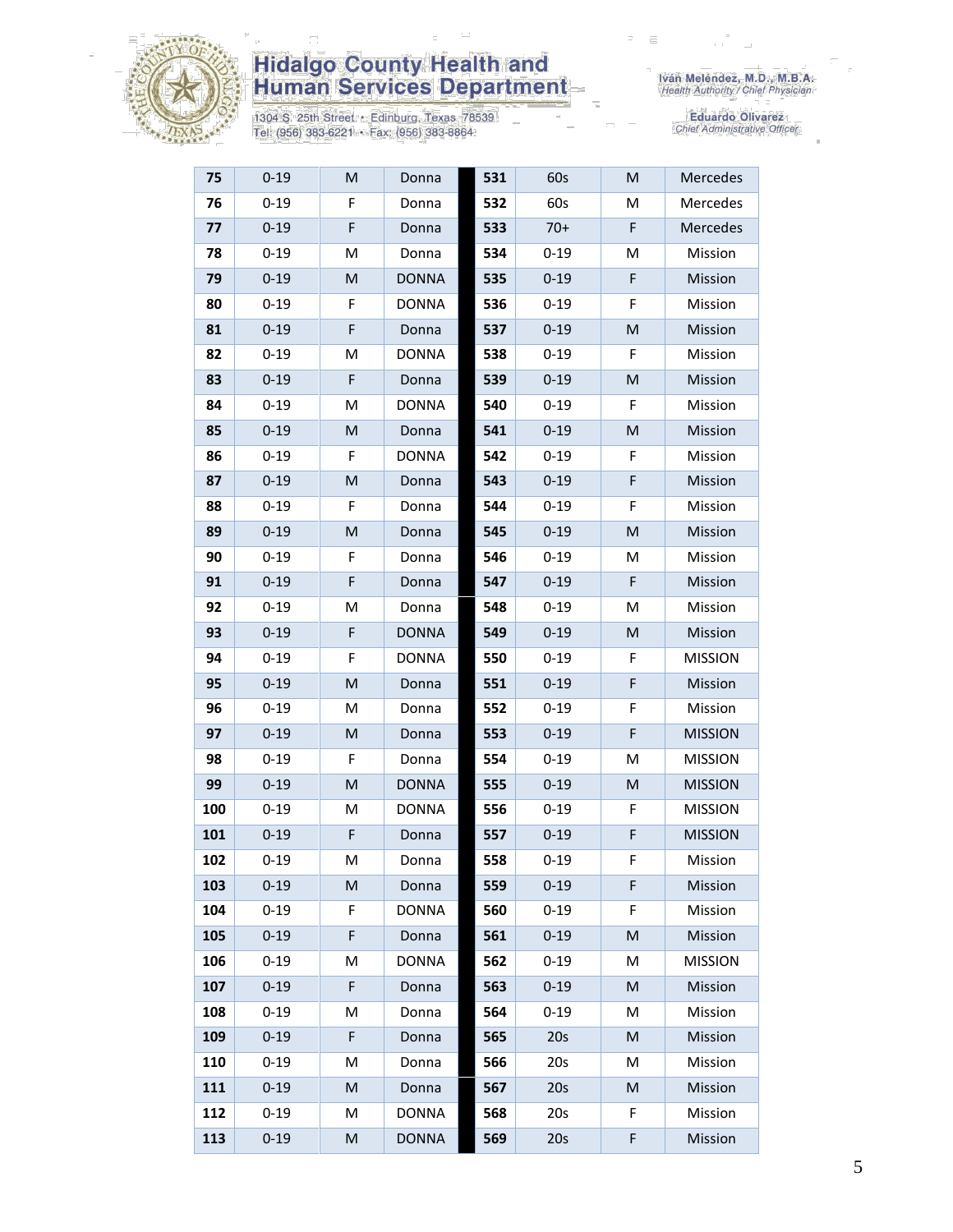

1304 S. 25th Street • Edinburg, Texas 78539<br>Tel: (956) 383-6221 • Fax: (956) 383-8864

| 114 | $0 - 19$ | M | <b>DONNA</b> | 570 | 20s             | M | Mission |
|-----|----------|---|--------------|-----|-----------------|---|---------|
| 115 | $0 - 19$ | F | Donna        | 571 | 20s             | M | Mission |
| 116 | $0 - 19$ | M | Donna        | 572 | 20s             | F | Mission |
| 117 | $0 - 19$ | F | <b>DONNA</b> | 573 | 20s             | F | Mission |
| 118 | $0 - 19$ | F | <b>DONNA</b> | 574 | 20s             | F | Mission |
| 119 | $0 - 19$ | F | Donna        | 575 | 20s             | F | Mission |
| 120 | $0 - 19$ | M | Donna        | 576 | 20s             | M | Mission |
| 121 | $0 - 19$ | M | <b>DONNA</b> | 577 | 20s             | F | Mission |
| 122 | $0 - 19$ | M | Donna        | 578 | 20s             | F | Mission |
| 123 | $0 - 19$ | M | Donna        | 579 | 20s             | M | Mission |
| 124 | $0 - 19$ | M | donna        | 580 | 20s             | M | Mission |
| 125 | $0 - 19$ | M | Donna        | 581 | 20s             | M | Mission |
| 126 | $0 - 19$ | М | Donna        | 582 | 20s             | F | Mission |
| 127 | $0 - 19$ | F | Donna        | 583 | 20s             | F | Mission |
| 128 | $0 - 19$ | M | Donna        | 584 | 20s             | M | Mission |
| 129 | $0 - 19$ | F | Donna        | 585 | 20s             | F | Mission |
| 130 | $0 - 19$ | M | Donna        | 586 | 20s             | M | Mission |
| 131 | $0 - 19$ | M | Donna        | 587 | 20s             | M | Mission |
| 132 | $0 - 19$ | F | Donna        | 588 | 20s             | F | mission |
| 133 | $0 - 19$ | F | Donna        | 589 | 20s             | M | Mission |
| 134 | $0 - 19$ | F | <b>DONNA</b> | 590 | 30 <sub>s</sub> | F | Mission |
| 135 | $0 - 19$ | M | <b>DONNA</b> | 591 | 30 <sub>s</sub> | M | Mission |
| 136 | $0 - 19$ | F | <b>DONNA</b> | 592 | 30 <sub>s</sub> | М | Mission |
| 137 | $0 - 19$ | F | Donna        | 593 | 30 <sub>s</sub> | M | Mission |
| 138 | $0 - 19$ | F | <b>DONNA</b> | 594 | 30 <sub>s</sub> | F | Mission |
| 139 | $0 - 19$ | F | Donna        | 595 | 30 <sub>s</sub> | M | Mission |
| 140 | $0 - 19$ | M | Donna        | 596 | 30 <sub>s</sub> | F | Mission |
| 141 | $0 - 19$ | F | Donna        | 597 | 30 <sub>s</sub> | F | Mission |
| 142 | $0 - 19$ | F | Donna        | 598 | 30 <sub>s</sub> | M | Mission |
| 143 | $0 - 19$ | F | <b>DONNA</b> | 599 | 30 <sub>s</sub> | F | Mission |
| 144 | $0 - 19$ | F | Donna        | 600 | 30 <sub>s</sub> | M | Mission |
| 145 | $0 - 19$ | M | <b>DONNA</b> | 601 | 30 <sub>s</sub> | M | Mission |
| 146 | $0 - 19$ | M | Donna        | 602 | 30 <sub>s</sub> | М | Mission |
| 147 | $0 - 19$ | M | <b>DONNA</b> | 603 | 30 <sub>s</sub> | F | Mission |
| 148 | $0 - 19$ | F | <b>DONNA</b> | 604 | 30 <sub>s</sub> | M | Mission |
| 149 | $0 - 19$ | F | Donna        | 605 | 30 <sub>s</sub> | F | Mission |
| 150 | $0 - 19$ | F | Donna        | 606 | 30 <sub>s</sub> | F | Mission |
| 151 | $0 - 19$ | F | Donna        | 607 | 30 <sub>s</sub> | М | Mission |
| 152 | $0 - 19$ | F | Donna        | 608 | 30 <sub>s</sub> | F | Mission |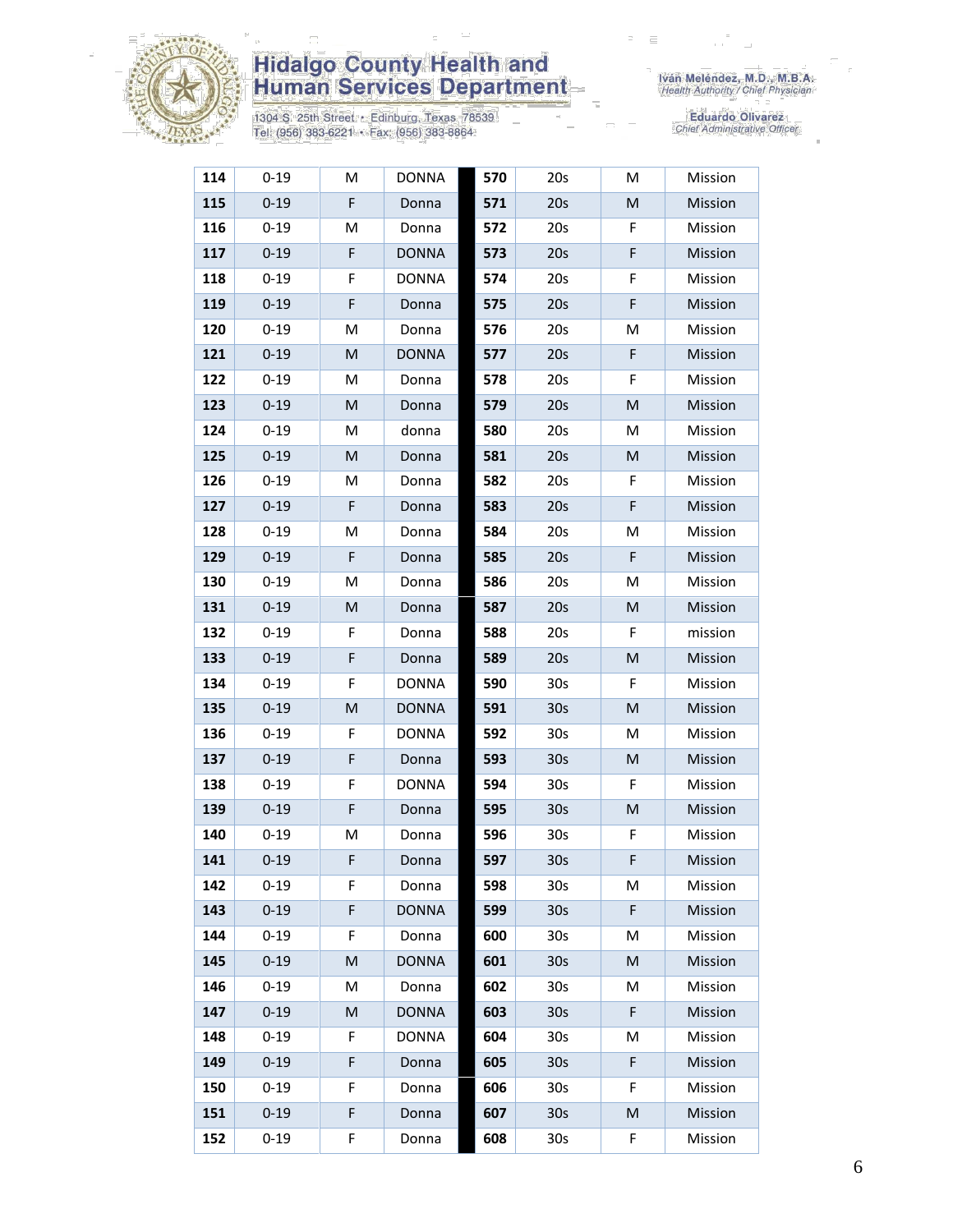

1304 S. 25th Street • Edinburg, Texas 78539<br>Tel: (956) 383-6221 • Fax: (956) 383-8864

| 153 | $0 - 19$        | F           | <b>DONNA</b> | 609 | 30s             | F | Mission        |
|-----|-----------------|-------------|--------------|-----|-----------------|---|----------------|
| 154 | $0 - 19$        | F           | Donna        | 610 | 30s             | Μ | <b>MISSION</b> |
| 155 | $0 - 19$        | M           | Donna        | 611 | 30 <sub>s</sub> | M | Mission        |
| 156 | $0 - 19$        | M           | <b>DONNA</b> | 612 | 30 <sub>s</sub> | м | Mission        |
| 157 | 20s             | M           | Donna        | 613 | 40s             | F | Mission        |
| 158 | 20s             | F           | Donna        | 614 | 40s             | F | Mission        |
| 159 | 20s             | F           | Donna        | 615 | 40s             | M | Mission        |
| 160 | 20s             | M           | Donna        | 616 | 40s             | F | Mission        |
| 161 | 20s             | F           | Donna        | 617 | 40s             | F | Mission        |
| 162 | 20s             | F           | Donna        | 618 | 40s             | F | Mission        |
| 163 | 20s             | F           | Donna        | 619 | 40s             | F | Mission        |
| 164 | 20s             | M           | Donna        | 620 | 40s             | M | Mission        |
| 165 | 20s             | F           | <b>DONNA</b> | 621 | 40s             | F | Mission        |
| 166 | 20 <sub>s</sub> | M           | <b>DONNA</b> | 622 | 40s             | F | Mission        |
| 167 | 20s             | $\mathsf F$ | <b>DONNA</b> | 623 | 40s             | M | Mission        |
| 168 | 20s             | F           | <b>DONNA</b> | 624 | 40s             | Μ | Mission        |
| 169 | 20s             | F           | Donna        | 625 | 40s             | M | Mission        |
| 170 | 20s             | F           | Donna        | 626 | 40s             | F | Mission        |
| 171 | 20s             | M           | <b>DONNA</b> | 627 | 40s             | M | <b>MISSION</b> |
| 172 | 20s             | M           | Donna        | 628 | 40s             | Μ | Mission        |
| 173 | 20s             | F           | Donna        | 629 | 40s             | M | Mission        |
| 174 | 20s             | F           | Donna        | 630 | 40s             | F | Mission        |
| 175 | 20s             | F           | Donna        | 631 | 40s             | M | Mission        |
| 176 | 20s             | F           | <b>DONNA</b> | 632 | 40s             | F | Mission        |
| 177 | 20s             | F           | <b>DONNA</b> | 633 | 40s             | M | Mission        |
| 178 | 20s             | F           | <b>DONNA</b> | 634 | 40s             | Μ | Mission        |
| 179 | 20s             | F           | Donna        | 635 | 40s             | F | Mission        |
| 180 | 20s             | м           | Donna        | 636 | 40s             | F | Mission        |
| 181 | 30 <sub>s</sub> | M           | Donna        | 637 | 40s             | F | Mission        |
| 182 | 30s             | М           | Donna        | 638 | 40s             | F | Mission        |
| 183 | 30 <sub>s</sub> | F           | Donna        | 639 | 50s             | F | Mission        |
| 184 | 30s             | F           | Donna        | 640 | 50s             | Μ | Mission        |
| 185 | 30 <sub>s</sub> | M           | Donna        | 641 | 50s             | M | Mission        |
| 186 | 30 <sub>s</sub> | F           | Donna        | 642 | 50s             | Μ | Mission        |
| 187 | 30 <sub>s</sub> | F           | <b>DONNA</b> | 643 | 50s             | F | Mission        |
| 188 | 30 <sub>s</sub> | F           | <b>DONNA</b> | 644 | 50s             | F | Mission        |
| 189 | 30 <sub>s</sub> | F           | Donna        | 645 | 50s             | F | Mission        |
| 190 | 30 <sub>s</sub> | F           | Donna        | 646 | 50s             | F | Mission        |
| 191 | 30 <sub>s</sub> | F           | <b>DONNA</b> | 647 | 50s             | F | Mission        |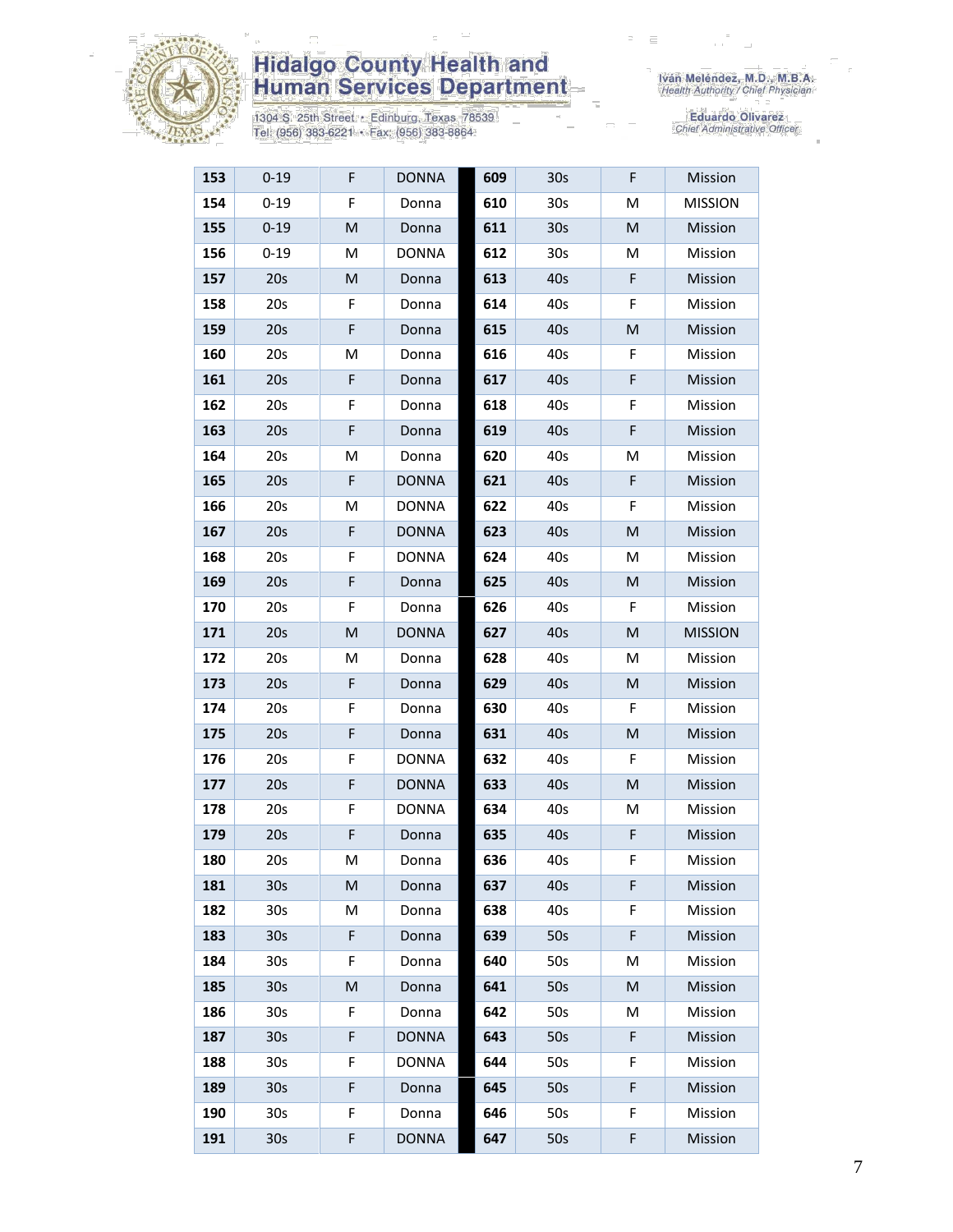

1304 S. 25th Street • Edinburg, Texas 78539<br>Tel: (956) 383-6221 • Fax: (956) 383-8864

| 192 | 30 <sub>s</sub> | F           | Donna        | 648 | 50s   | M | Mission        |
|-----|-----------------|-------------|--------------|-----|-------|---|----------------|
| 193 | 30 <sub>s</sub> | F           | <b>DONNA</b> | 649 | 50s   | M | Mission        |
| 194 | 30 <sub>s</sub> | M           | Donna        | 650 | 50s   | F | Mission        |
| 195 | 30 <sub>s</sub> | $\mathsf F$ | Donna        | 651 | 50s   | F | Mission        |
| 196 | 30 <sub>s</sub> | F           | Donna        | 652 | 50s   | F | Mission        |
| 197 | 30 <sub>s</sub> | $\mathsf F$ | Donna        | 653 | 50s   | F | Mission        |
| 198 | 30 <sub>s</sub> | F           | Donna        | 654 | 50s   | M | Mission        |
| 199 | 30 <sub>s</sub> | M           | <b>DONNA</b> | 655 | 50s   | M | Mission        |
| 200 | 30 <sub>s</sub> | F           | Donna        | 656 | 50s   | F | <b>MISSION</b> |
| 201 | 30 <sub>s</sub> | M           | Donna        | 657 | 50s   | M | <b>MISSION</b> |
| 202 | 30 <sub>s</sub> | F           | Donna        | 658 | 50s   | F | Mission        |
| 203 | 30 <sub>s</sub> | $\mathsf F$ | Donna        | 659 | 50s   | M | <b>MISSION</b> |
| 204 | 30s             | F           | <b>DONNA</b> | 660 | 50s   | F | Mission        |
| 205 | 30 <sub>s</sub> | F           | <b>DONNA</b> | 661 | 60s   | M | Mission        |
| 206 | 30 <sub>s</sub> | F           | <b>DONNA</b> | 662 | 60s   | F | Mission        |
| 207 | 30 <sub>s</sub> | M           | Donna        | 663 | 60s   | F | Mission        |
| 208 | 40s             | F           | Donna        | 664 | 60s   | F | Mission        |
| 209 | 40s             | F           | Donna        | 665 | 60s   | M | Mission        |
| 210 | 40s             | M           | Donna        | 666 | 60s   | F | Mission        |
| 211 | 40s             | F           | Donna        | 667 | 60s   | F | Mission        |
| 212 | 40s             | F           | Donna        | 668 | 60s   | M | Mission        |
| 213 | 40s             | F           | Donna        | 669 | 60s   | F | Mission        |
| 214 | 40s             | М           | Donna        | 670 | 60s   | М | <b>MISSION</b> |
| 215 | 40s             | F           | Donna        | 671 | 60s   | M | Mission        |
| 216 | 40s             | F           | Donna        | 672 | 60s   | F | <b>MISSION</b> |
| 217 | 40s             | $\mathsf F$ | <b>DONNA</b> | 673 | 60s   | F | Mission        |
| 218 | 40s             | F           | <b>DONNA</b> | 674 | 60s   | Μ | Mission        |
| 219 | 40s             | F           | <b>DONNA</b> | 675 | 60s   | F | <b>MISSION</b> |
| 220 | 40s             | F           | Donna        | 676 | 60s   | F | Mission        |
| 221 | 40s             | F           | <b>DONNA</b> | 677 | $70+$ | F | Mission        |
| 222 | 40s             | M           | Donna        | 678 | $70+$ | F | Mission        |
| 223 | 40s             | F           | Donna        | 679 | $70+$ | F | Mission        |
| 224 | 40s             | M           | <b>DONNA</b> | 680 | $70+$ | М | Mission        |
| 225 | 40s             | F           | Donna        | 681 | $70+$ | F | Mission        |
| 226 | 40s             | F           | Donna        | 682 | $70+$ | М | <b>MISSION</b> |
| 227 | 40s             | F           | Donna        | 683 | $70+$ | F | Mission        |
| 228 | 40s             | F           | Donna        | 684 | $70+$ | F | Mission        |
| 229 | 40s             | M           | Donna        | 685 | $70+$ | F | Mission        |
| 230 | 40s             | F           | Donna        | 686 | $70+$ | F | Mission        |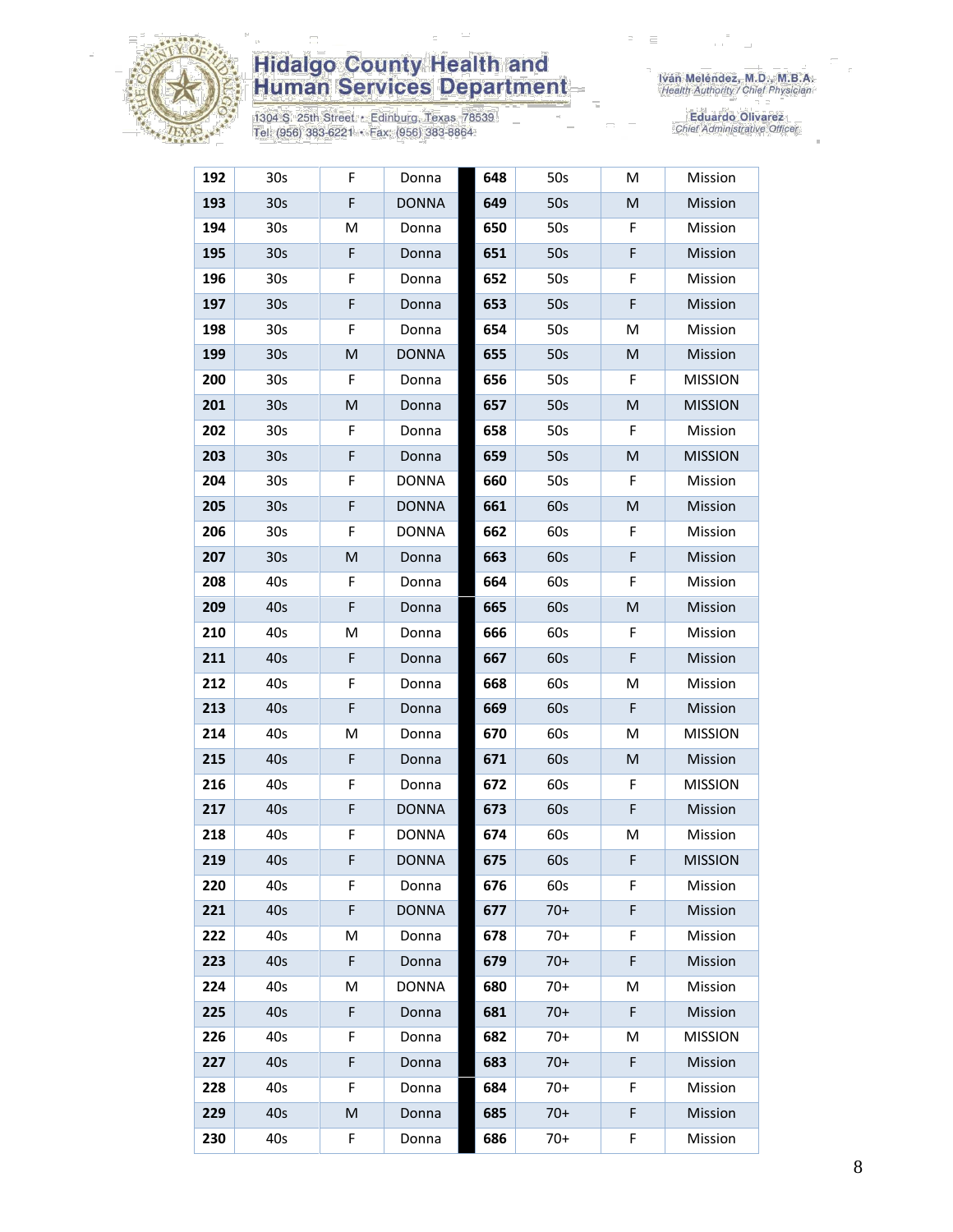

1304 S. 25th Street • Edinburg, Texas 78539<br>Tel: (956) 383-6221 • Fax: (956) 383-8864

| 231 | 40s      | $\mathsf F$ | <b>DONNA</b> | 687 | $0 - 19$        | F         | Pharr        |
|-----|----------|-------------|--------------|-----|-----------------|-----------|--------------|
| 232 | 40s      | M           | Donna        | 688 | $0 - 19$        | F         | <b>PHARR</b> |
| 233 | 40s      | M           | <b>DONNA</b> | 689 | $0 - 19$        | F         | Pharr        |
| 234 | 40s      | F           | <b>DONNA</b> | 690 | $0 - 19$        | M         | Pharr        |
| 235 | 40s      | F           | <b>DONNA</b> | 691 | $0 - 19$        | F         | Pharr        |
| 236 | 40s      | F           | Donna        | 692 | $0 - 19$        | M         | Pharr        |
| 237 | 40s      | F           | <b>DONNA</b> | 693 | $0 - 19$        | M         | Pharr        |
| 238 | 40s      | F           | Donna        | 694 | $0 - 19$        | F         | Pharr        |
| 239 | 40s      | $\mathsf F$ | Donna        | 695 | $0 - 19$        | F         | Pharr        |
| 240 | 40s      | F           | <b>DONNA</b> | 696 | $0 - 19$        | М         | Pharr        |
| 241 | 40s      | F           | Donna        | 697 | 20s             | M         | Pharr        |
| 242 | 50s      | M           | Donna        | 698 | 20s             | M         | Pharr        |
| 243 | 50s      | M           | Donna        | 699 | 20s             | M         | Pharr        |
| 244 | 50s      | F           | <b>DONNA</b> | 700 | 20s             | F         | Pharr        |
| 245 | 50s      | F           | <b>DONNA</b> | 701 | 20s             | F         | Pharr        |
| 246 | 50s      | F           | Donna        | 702 | 20s             | F         | Pharr        |
| 247 | 50s      | $\mathsf F$ | <b>DONNA</b> | 703 | 20s             | M         | Pharr        |
| 248 | 50s      | F           | Donna        | 704 | 20s             | F         | Pharr        |
| 249 | 50s      | F           | <b>DONNA</b> | 705 | 20s             | M         | Pharr        |
| 250 | 50s      | F           | <b>DONNA</b> | 706 | 20s             | М         | Pharr        |
| 251 | 50s      | $\mathsf F$ | Donna        | 707 | 30 <sub>s</sub> | M         | Pharr        |
| 252 | 50s      | F           | <b>DONNA</b> | 708 | 30 <sub>s</sub> | F         | Pharr        |
| 253 | 50s      | $\mathsf F$ | Donna        | 709 | 30 <sub>s</sub> | M         | Pharr        |
| 254 | 50s      | F           | Donna        | 710 | 30 <sub>s</sub> | М         | Pharr        |
| 255 | 50s      | M           | Donna        | 711 | 30 <sub>s</sub> | M         | Pharr        |
| 256 | 60s      | F           | Donna        | 712 | 30 <sub>s</sub> | M         | Pharr        |
| 257 | 60s      | F           | Donna        | 713 | 30 <sub>s</sub> | F         | Pharr        |
| 258 | 60s      | M           | Donna        | 714 | 40s             | F         | Pharr        |
| 259 | 60s      | F           | Donna        | 715 | 40s             | M         | Pharr        |
| 260 | 60s      | F           | Donna        | 716 | 40s             | F         | Pharr        |
| 261 | 60s      | M           | Donna        | 717 | 40s             | F         | Pharr        |
| 262 | 60s      | M           | <b>DONNA</b> | 718 | 40s             | F         | Pharr        |
| 263 | $70+$    | F           | Donna        | 719 | 40s             | F         | <b>PHARR</b> |
| 264 | $70+$    | F           | Donna        | 720 | 50s             | M         | Pharr        |
| 265 | $70+$    | M           | Donna        | 721 | 50s             | F         | Pharr        |
| 266 | $0 - 19$ | F           | Edinburg     | 722 | 50s             | M         | Pharr        |
| 267 | $0 - 19$ | $\mathsf F$ | Edinburg     | 723 | 50s             | M         | Pharr        |
| 268 | $0 - 19$ | F           | Edinburg     | 724 | 50s             | F         | Pharr        |
| 269 | $0 - 19$ | M           | Edinburg     | 725 | 50s             | ${\sf M}$ | Pharr        |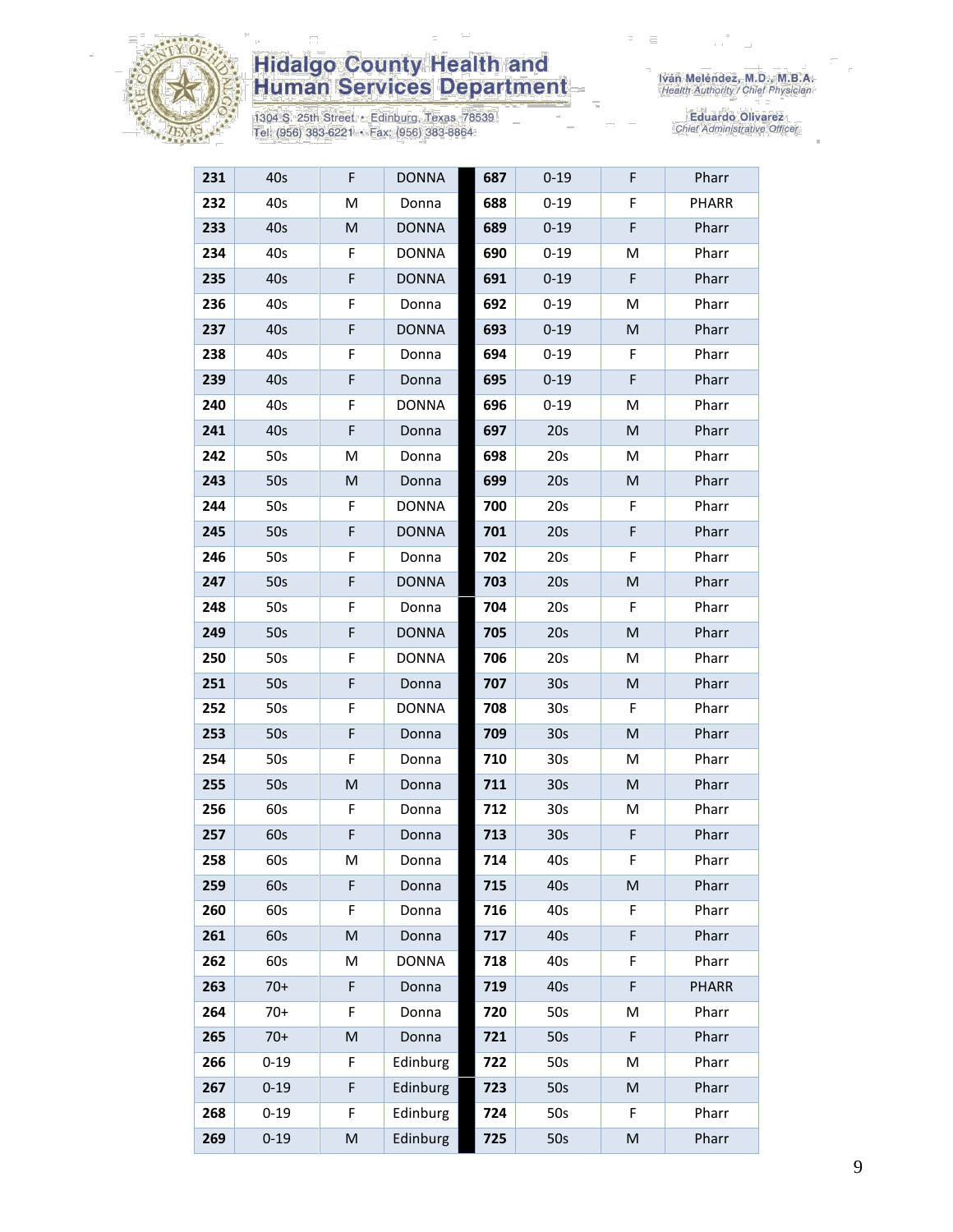

1304 S. 25th Street • Edinburg, Texas 78539<br>Tel: (956) 383-6221 • Fax: (956) 383-8864

Iván Meléndez, M.D., M.B.A.<br>Health Authority / Chief Physician

| 270 | $0 - 19$ | M                                                                                                          | Edinburg | 726 | 50s      | F | Pharr        |
|-----|----------|------------------------------------------------------------------------------------------------------------|----------|-----|----------|---|--------------|
| 271 | $0 - 19$ | ${\sf M}$                                                                                                  | Edinburg | 727 | 60s      | F | Pharr        |
| 272 | $0 - 19$ | M                                                                                                          | Edinburg | 728 | 60s      | M | Pharr        |
| 273 | $0 - 19$ | $\mathsf{M}% _{T}=\mathsf{M}_{T}\!\left( a,b\right) ,\ \mathsf{M}_{T}=\mathsf{M}_{T}\!\left( a,b\right) ,$ | Edinburg | 729 | 60s      | M | Pharr        |
| 274 | $0 - 19$ | F.                                                                                                         | Edinburg | 730 | 60s      | Μ | PHARR        |
| 275 | $0 - 19$ | F                                                                                                          | Edinburg | 731 | 60s      | M | Pharr        |
| 276 | $0 - 19$ | F                                                                                                          | Edinburg | 732 | $70+$    | F | PHARR        |
| 277 | $0 - 19$ | M                                                                                                          | Edinburg | 733 | $70+$    | F | <b>PHARR</b> |
| 278 | $0 - 19$ | M                                                                                                          | Edinburg | 734 | $0 - 19$ | м | San Juan     |
| 279 | $0 - 19$ | F                                                                                                          | Edinburg | 735 | $0 - 19$ | M | San Juan     |
| 280 | $0 - 19$ | F                                                                                                          | Edinburg | 736 | $0 - 19$ | Μ | San Juan     |
| 281 | $0 - 19$ | ${\sf M}$                                                                                                  | Edinburg | 737 | $0 - 19$ | U | San Juan     |
| 282 | $0 - 19$ | M                                                                                                          | Edinburg | 738 | $0 - 19$ | М | San Juan     |
| 283 | $0 - 19$ | M                                                                                                          | Edinburg | 739 | $0 - 19$ | M | San Juan     |
| 284 | $0 - 19$ | M                                                                                                          | Edinburg | 740 | 20s      | F | San Juan     |
| 285 | $0 - 19$ | M                                                                                                          | Edinburg | 741 | 20s      | M | San Juan     |
| 286 | $0 - 19$ | M                                                                                                          | Edinburg | 742 | 20s      | М | San Juan     |
| 287 | $0 - 19$ | F                                                                                                          | Edinburg | 743 | 20s      | F | San Juan     |
| 288 | $0 - 19$ | M                                                                                                          | Edinburg | 744 | 20s      | F | San Juan     |
| 289 | $0 - 19$ | M                                                                                                          | Edinburg | 745 | 20s      | M | San Juan     |
| 290 | $0 - 19$ | M                                                                                                          | Edinburg | 746 | 20s      | м | San Juan     |
| 291 | $0 - 19$ | F                                                                                                          | Edinburg | 747 | 40s      | F | San Juan     |
| 292 | $0 - 19$ | M                                                                                                          | Edinburg | 748 | 40s      | Μ | San Juan     |
| 293 | $0 - 19$ | F                                                                                                          | Edinburg | 749 | 40s      | F | San Juan     |
| 294 | $0 - 19$ | F                                                                                                          | Edinburg | 750 | 40s      | F | San Juan     |
| 295 | $0 - 19$ | ${\sf M}$                                                                                                  | Edinburg | 751 | 40s      | F | San Juan     |
| 296 | $0 - 19$ | M                                                                                                          | Edinburg | 752 | 50s      | F | San Juan     |
| 297 | $0 - 19$ | F                                                                                                          | Edinburg | 753 | 50s      | M | San Juan     |
| 298 | $0 - 19$ | M                                                                                                          | Edinburg | 754 | 60s      | Μ | San Juan     |
| 299 | $0 - 19$ | ${\sf M}$                                                                                                  | Edinburg | 755 | 60s      | F | San Juan     |
| 300 | 20s      | M                                                                                                          | Edinburg | 756 | $0 - 19$ | Μ | Undisclosed  |
| 301 | 20s      | ${\sf M}$                                                                                                  | Edinburg | 757 | $0 - 19$ | M | Undisclosed  |
| 302 | 20s      | F                                                                                                          | Edinburg | 758 | $0 - 19$ | Μ | Undisclosed  |
| 303 | 20s      | $\mathsf F$                                                                                                | Edinburg | 759 | $0 - 19$ | M | Undisclosed  |
| 304 | 20s      | M                                                                                                          | Edinburg | 760 | $0 - 19$ | Μ | Undisclosed  |
| 305 | 20s      | ${\sf M}$                                                                                                  | Edinburg | 761 | $0 - 19$ | F | Undisclosed  |
| 306 | 20s      | F                                                                                                          | Edinburg | 762 | $0 - 19$ | F | Undisclosed  |
| 307 | 20s      | F                                                                                                          | Edinburg | 763 | $0 - 19$ | M | Undisclosed  |
| 308 | 20s      | М                                                                                                          | Edinburg | 764 | $0 - 19$ | M | Undisclosed  |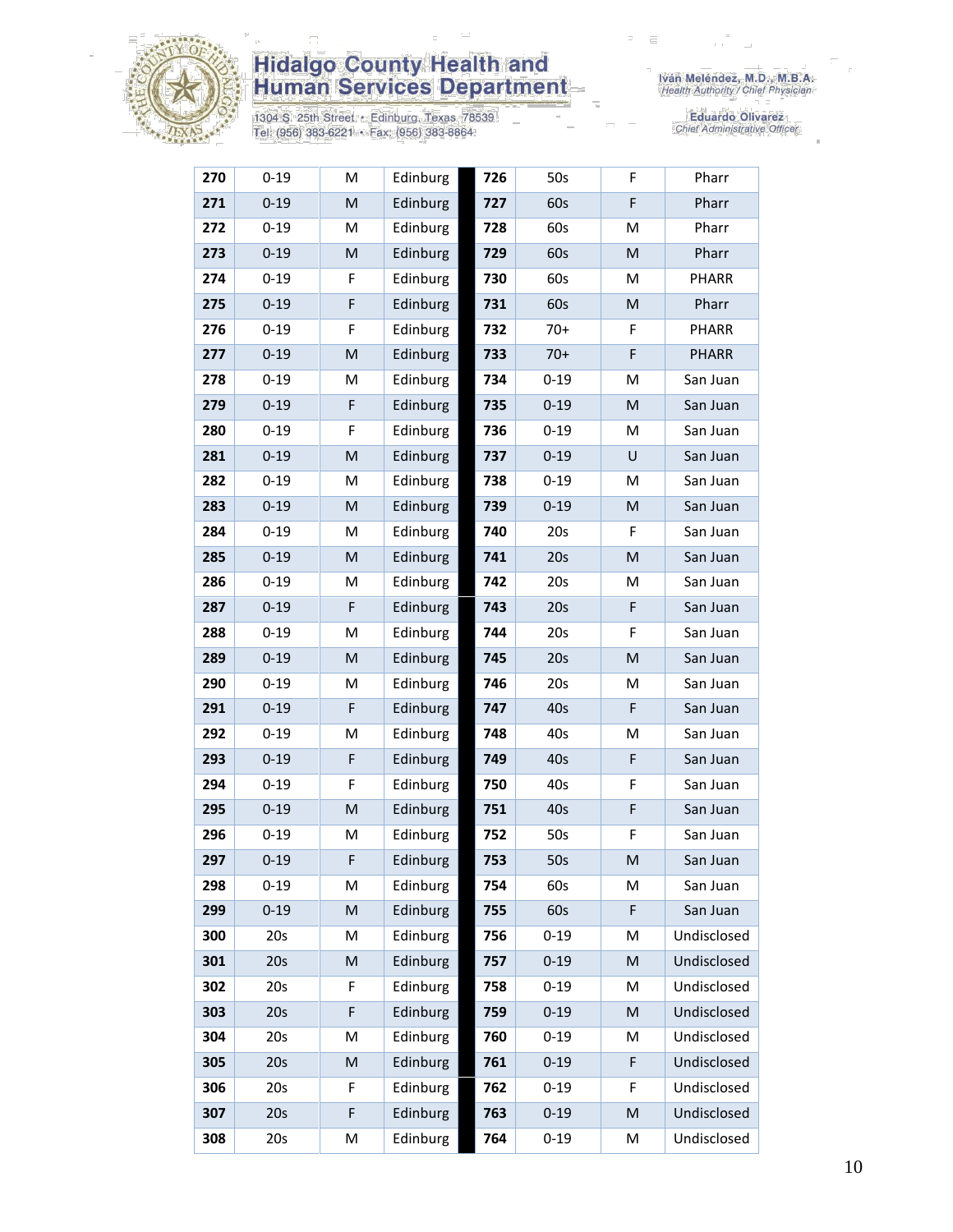

1304 S. 25th Street · Edinburg, Texas 78539<br>Tel: (956) 383-6221 · Fax: (956) 383-8864

Iván Meléndez, M.D., M.B.A.<br>Health Authority / Chief Physician

| 309 | 20s             | F         | Edinburg | 765 | $0 - 19$        | F | Undisclosed |
|-----|-----------------|-----------|----------|-----|-----------------|---|-------------|
| 310 | 20s             | F         | Edinburg | 766 | $0 - 19$        | F | Undisclosed |
| 311 | 20s             | ${\sf M}$ | Edinburg | 767 | $0 - 19$        | M | Undisclosed |
| 312 | 20s             | M         | Edinburg | 768 | $0 - 19$        | M | Undisclosed |
| 313 | 20s             | F         | Edinburg | 769 | $0 - 19$        | M | Undisclosed |
| 314 | 20s             | M         | Edinburg | 770 | $0 - 19$        | M | Undisclosed |
| 315 | 20s             | F         | Edinburg | 771 | $0 - 19$        | F | Undisclosed |
| 316 | 20s             | F         | Edinburg | 772 | $0 - 19$        | M | Undisclosed |
| 317 | 20s             | F         | Edinburg | 773 | $0 - 19$        | M | Undisclosed |
| 318 | 20s             | F         | Edinburg | 774 | $0 - 19$        | F | Undisclosed |
| 319 | 20s             | F         | Edinburg | 775 | $0 - 19$        | M | Undisclosed |
| 320 | 20s             | M         | Edinburg | 776 | 20s             | F | Undisclosed |
| 321 | 20s             | M         | Edinburg | 777 | 20s             | F | Undisclosed |
| 322 | 20s             | F         | Edinburg | 778 | 20s             | F | Undisclosed |
| 323 | 30 <sub>s</sub> | F         | Edinburg | 779 | 20s             | M | Undisclosed |
| 324 | 30 <sub>s</sub> | M         | Edinburg | 780 | 20s             | M | Undisclosed |
| 325 | 30 <sub>s</sub> | M         | Edinburg | 781 | 20s             | M | Undisclosed |
| 326 | 30 <sub>s</sub> | M         | Edinburg | 782 | 20s             | Μ | Undisclosed |
| 327 | 30 <sub>s</sub> | M         | Edinburg | 783 | 20s             | F | Undisclosed |
| 328 | 30 <sub>s</sub> | F         | Edinburg | 784 | 20s             | M | Undisclosed |
| 329 | 30 <sub>s</sub> | M         | Edinburg | 785 | 20s             | F | Undisclosed |
| 330 | 30 <sub>s</sub> | F         | Edinburg | 786 | 20s             | F | Undisclosed |
| 331 | 30s             | F         | Edinburg | 787 | 20s             | F | Undisclosed |
| 332 | 40s             | F         | Edinburg | 788 | 20s             | F | Undisclosed |
| 333 | 40s             | F         | Edinburg | 789 | 20s             | M | Undisclosed |
| 334 | 40s             | F         | Edinburg | 790 | 20s             | F | Undisclosed |
| 335 | 40s             | M         | Edinburg | 791 | 20s             | F | Undisclosed |
| 336 | 40s             | M         | Edinburg | 792 | 20s             | F | Undisclosed |
| 337 | 40s             | M         | Edinburg | 793 | 20s             | F | Undisclosed |
| 338 | 40s             | F         | Edinburg | 794 | 20s             | F | Undisclosed |
| 339 | 40s             | M         | Edinburg | 795 | 20s             | M | Undisclosed |
| 340 | 40s             | F         | Edinburg | 796 | 30 <sub>s</sub> | F | Undisclosed |
| 341 | 40s             | M         | Edinburg | 797 | 30 <sub>s</sub> | F | Undisclosed |
| 342 | 40s             | F         | Edinburg | 798 | 30 <sub>s</sub> | M | Undisclosed |
| 343 | 40s             | M         | Edinburg | 799 | 30 <sub>s</sub> | F | Undisclosed |
| 344 | 40s             | M         | Edinburg | 800 | 30 <sub>s</sub> | M | Undisclosed |
| 345 | 40s             | F         | Edinburg | 801 | 30 <sub>s</sub> | F | Undisclosed |
| 346 | 40s             | F         | Edinburg | 802 | 30 <sub>s</sub> | F | Undisclosed |
| 347 | 40s             | M         | Edinburg | 803 | 30s             | M | Undisclosed |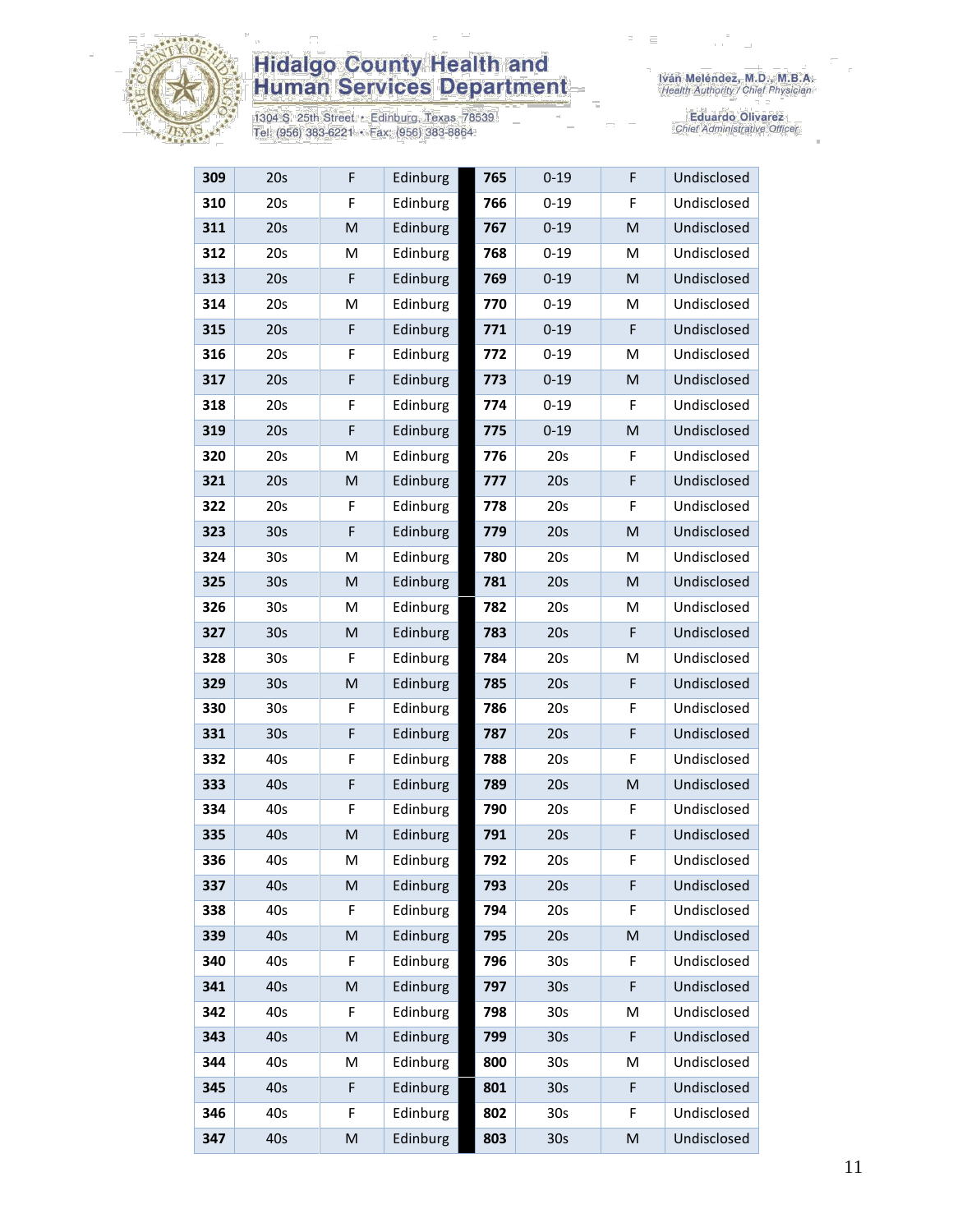

1304 S. 25th Street · Edinburg, Texas 78539<br>Tel: (956) 383-6221 · Fax: (956) 383-8864

| 348 | 50s      | F                                                                                                          | Edinburg | 804 | 30 <sub>s</sub> | M | Undisclosed |
|-----|----------|------------------------------------------------------------------------------------------------------------|----------|-----|-----------------|---|-------------|
| 349 | 50s      | ${\sf M}$                                                                                                  | Edinburg | 805 | 30 <sub>s</sub> | M | Undisclosed |
| 350 | 50s      | F                                                                                                          | Edinburg | 806 | 30 <sub>s</sub> | M | Undisclosed |
| 351 | 50s      | F                                                                                                          | Edinburg | 807 | 30 <sub>s</sub> | M | Undisclosed |
| 352 | 50s      | M                                                                                                          | Edinburg | 808 | 30 <sub>s</sub> | F | Undisclosed |
| 353 | 50s      | M                                                                                                          | Edinburg | 809 | 40s             | F | Undisclosed |
| 354 | 50s      | F                                                                                                          | Edinburg | 810 | 40s             | Μ | Undisclosed |
| 355 | 50s      | F                                                                                                          | Edinburg | 811 | 40s             | F | Undisclosed |
| 356 | 50s      | M                                                                                                          | Edinburg | 812 | 40s             | F | Undisclosed |
| 357 | 50s      | F                                                                                                          | Edinburg | 813 | 40s             | M | Undisclosed |
| 358 | 50s      | M                                                                                                          | Edinburg | 814 | 40s             | F | Undisclosed |
| 359 | 50s      | M                                                                                                          | Edinburg | 815 | 40s             | M | Undisclosed |
| 360 | 50s      | F                                                                                                          | Edinburg | 816 | 40s             | F | Undisclosed |
| 361 | 60s      | F                                                                                                          | Edinburg | 817 | 40s             | M | Undisclosed |
| 362 | 60s      | F                                                                                                          | Edinburg | 818 | 40s             | F | Undisclosed |
| 363 | 60s      | F                                                                                                          | Edinburg | 819 | 40s             | M | Undisclosed |
| 364 | 60s      | F                                                                                                          | Edinburg | 820 | 40s             | M | Undisclosed |
| 365 | 60s      | F                                                                                                          | Edinburg | 821 | 40s             | M | Undisclosed |
| 366 | 60s      | F                                                                                                          | Edinburg | 822 | 50s             | F | Undisclosed |
| 367 | 60s      | F                                                                                                          | Edinburg | 823 | 50s             | M | Undisclosed |
| 368 | 60s      | M                                                                                                          | Edinburg | 824 | 50s             | F | Undisclosed |
| 369 | 60s      | ${\sf M}$                                                                                                  | Edinburg | 825 | 50s             | M | Undisclosed |
| 370 | 60s      | M                                                                                                          | Edinburg | 826 | 50s             | М | Undisclosed |
| 371 | 60s      | F                                                                                                          | Edinburg | 827 | 50s             | F | Undisclosed |
| 372 | 60s      | F                                                                                                          | Edinburg | 828 | 50s             | М | Undisclosed |
| 373 | 60s      | ${\sf M}$                                                                                                  | Edinburg | 829 | 50s             | F | Undisclosed |
| 374 | 60s      | F                                                                                                          | Edinburg | 830 | 60s             | F | Undisclosed |
| 375 | 60s      | F                                                                                                          | Edinburg | 831 | 60s             | F | Undisclosed |
| 376 | $70+$    | F                                                                                                          | Edinburg | 832 | 60s             | F | Undisclosed |
| 377 | $70+$    | $\mathsf{M}% _{T}=\mathsf{M}_{T}\!\left( a,b\right) ,\ \mathsf{M}_{T}=\mathsf{M}_{T}\!\left( a,b\right) ,$ | Edinburg | 833 | 60s             | F | Undisclosed |
| 378 | $70+$    | F                                                                                                          | Edinburg | 834 | 60s             | M | Undisclosed |
| 379 | $0 - 19$ | $\mathsf{M}% _{T}=\mathsf{M}_{T}\!\left( a,b\right) ,\ \mathsf{M}_{T}=\mathsf{M}_{T}\!\left( a,b\right) ,$ | Hidalgo  | 835 | $70+$           | F | Undisclosed |
| 380 | $0 - 19$ | F                                                                                                          | Hidalgo  | 836 | $70+$           | F | Undisclosed |
| 381 | 20s      | ${\sf M}$                                                                                                  | Hidalgo  | 837 | $70+$           | M | Undisclosed |
| 382 | 20s      | F                                                                                                          | Hidalgo  | 838 | $70+$           | Μ | Undisclosed |
| 383 | 20s      | F                                                                                                          | Hidalgo  | 839 | $0 - 19$        | F | Weslaco     |
| 384 | 20s      | M                                                                                                          | Hidalgo  | 840 | $0 - 19$        | F | Weslaco     |
| 385 | 20s      | F                                                                                                          | Hidalgo  | 841 | $0 - 19$        | F | Weslaco     |
| 386 | 20s      | M                                                                                                          | Hidalgo  | 842 | $0 - 19$        | M | Weslaco     |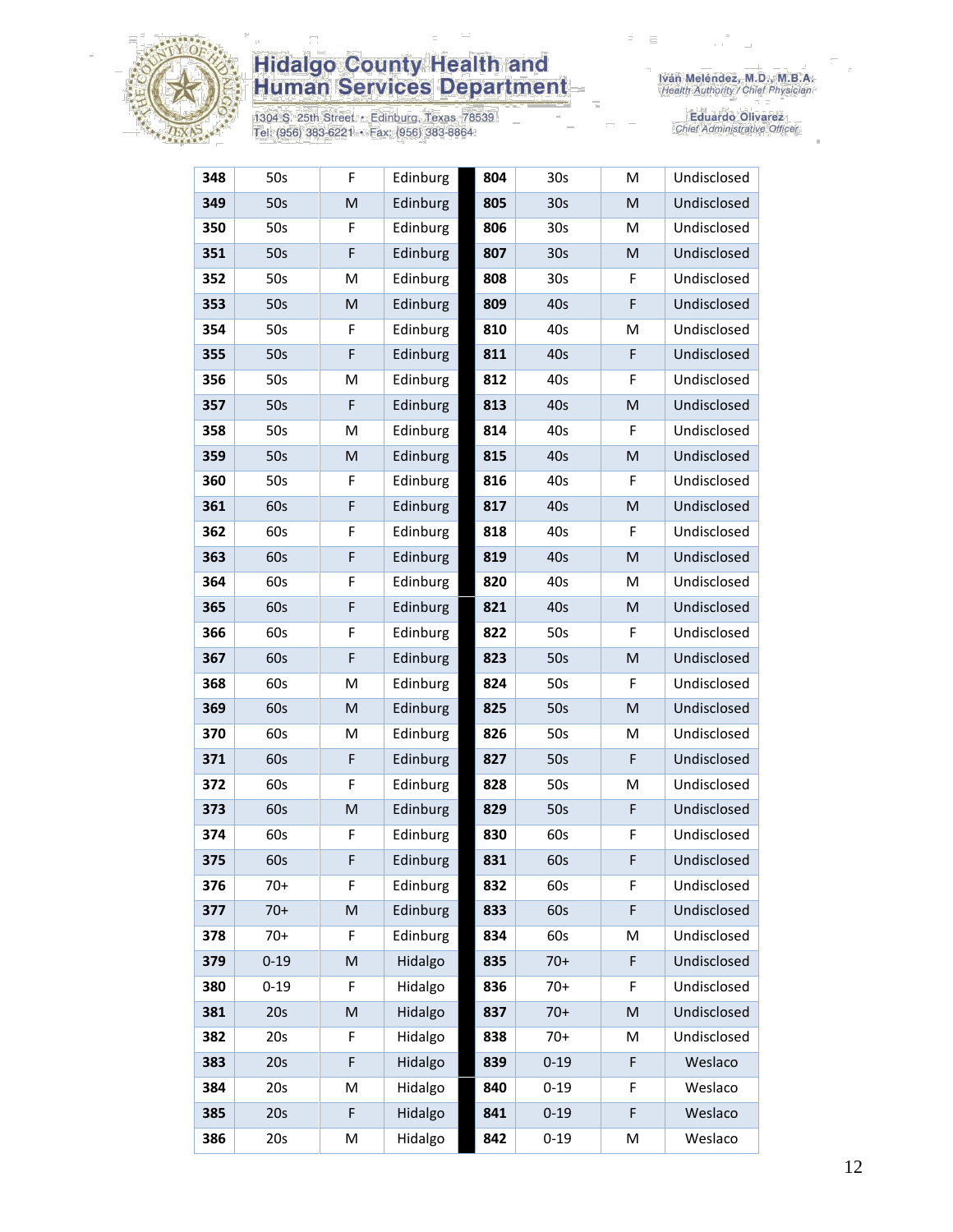

1304 S. 25th Street · Edinburg, Texas 78539<br>Tel: (956) 383-6221 · Fax: (956) 383-8864

| 387 | 30 <sub>s</sub> | F           | Hidalgo | 843 | $0 - 19$        | F | Weslaco        |
|-----|-----------------|-------------|---------|-----|-----------------|---|----------------|
| 388 | 30 <sub>s</sub> | F           | Hidalgo | 844 | $0 - 19$        | M | Weslaco        |
| 389 | 30 <sub>s</sub> | F           | Hidalgo | 845 | $0 - 19$        | F | Weslaco        |
| 390 | 40s             | $\mathsf F$ | Hidalgo | 846 | $0 - 19$        | M | Weslaco        |
| 391 | 50s             | M           | Hidalgo | 847 | $0 - 19$        | F | Weslaco        |
| 392 | 50s             | F           | Hidalgo | 848 | $0 - 19$        | F | Weslaco        |
| 393 | $0 - 19$        | F           | McAllen | 849 | $0 - 19$        | M | Weslaco        |
| 394 | $0 - 19$        | F           | McAllen | 850 | $0 - 19$        | M | Weslaco        |
| 395 | $0 - 19$        | M           | McAllen | 851 | 20s             | F | Weslaco        |
| 396 | $0 - 19$        | M           | McAllen | 852 | 20s             | F | Weslaco        |
| 397 | $0 - 19$        | M           | McAllen | 853 | 20s             | M | Weslaco        |
| 398 | $0 - 19$        | M           | McAllen | 854 | 20s             | M | Weslaco        |
| 399 | $0 - 19$        | M           | McAllen | 855 | 20s             | F | Weslaco        |
| 400 | $0 - 19$        | $\mathsf F$ | McAllen | 856 | 20s             | F | Weslaco        |
| 401 | $0 - 19$        | $\mathsf F$ | McAllen | 857 | 20s             | M | Weslaco        |
| 402 | $0 - 19$        | F           | McAllen | 858 | 20s             | M | Weslaco        |
| 403 | $0 - 19$        | F           | McAllen | 859 | 20s             | F | Weslaco        |
| 404 | $0 - 19$        | $\mathsf F$ | McAllen | 860 | 20s             | F | Weslaco        |
| 405 | $0 - 19$        | F           | McAllen | 861 | 20s             | F | Weslaco        |
| 406 | $0 - 19$        | M           | McAllen | 862 | 20s             | F | Weslaco        |
| 407 | $0 - 19$        | M           | McAllen | 863 | 20s             | F | Weslaco        |
| 408 | $0 - 19$        | M           | McAllen | 864 | 30s             | M | Weslaco        |
| 409 | $0 - 19$        | M           | McAllen | 865 | 30s             | M | Weslaco        |
| 410 | $0 - 19$        | F           | McAllen | 866 | 30 <sub>s</sub> | F | Weslaco        |
| 411 | $0 - 19$        | F           | McAllen | 867 | 30 <sub>s</sub> | M | Weslaco        |
| 412 | $0 - 19$        | M           | McAllen | 868 | 30s             | M | Weslaco        |
| 413 | $0 - 19$        | F           | McAllen | 869 | 30 <sub>s</sub> | F | Weslaco        |
| 414 | $0 - 19$        | F           | McAllen | 870 | 30s             | M | Weslaco        |
| 415 | $0 - 19$        | F           | McAllen | 871 | 30 <sub>s</sub> | F | Weslaco        |
| 416 | $0 - 19$        | F           | McAllen | 872 | 30 <sub>s</sub> | F | <b>WESLACO</b> |
| 417 | $0 - 19$        | F           | McAllen | 873 | 30 <sub>s</sub> | F | Weslaco        |
| 418 | $0 - 19$        | F           | McAllen | 874 | 30s             | F | Weslaco        |
| 419 | 20s             | M           | McAllen | 875 | 30 <sub>s</sub> | M | Weslaco        |
| 420 | 20s             | F           | McAllen | 876 | 30 <sub>s</sub> | F | Weslaco        |
| 421 | 20s             | M           | McAllen | 877 | 40s             | F | Weslaco        |
| 422 | 20s             | F           | McAllen | 878 | 40s             | F | Weslaco        |
| 423 | 20s             | M           | McAllen | 879 | 40s             | M | Weslaco        |
| 424 | 20s             | M           | McAllen | 880 | 40s             | F | Weslaco        |
| 425 | 20s             | F           | McAllen | 881 | 40s             | M | Weslaco        |